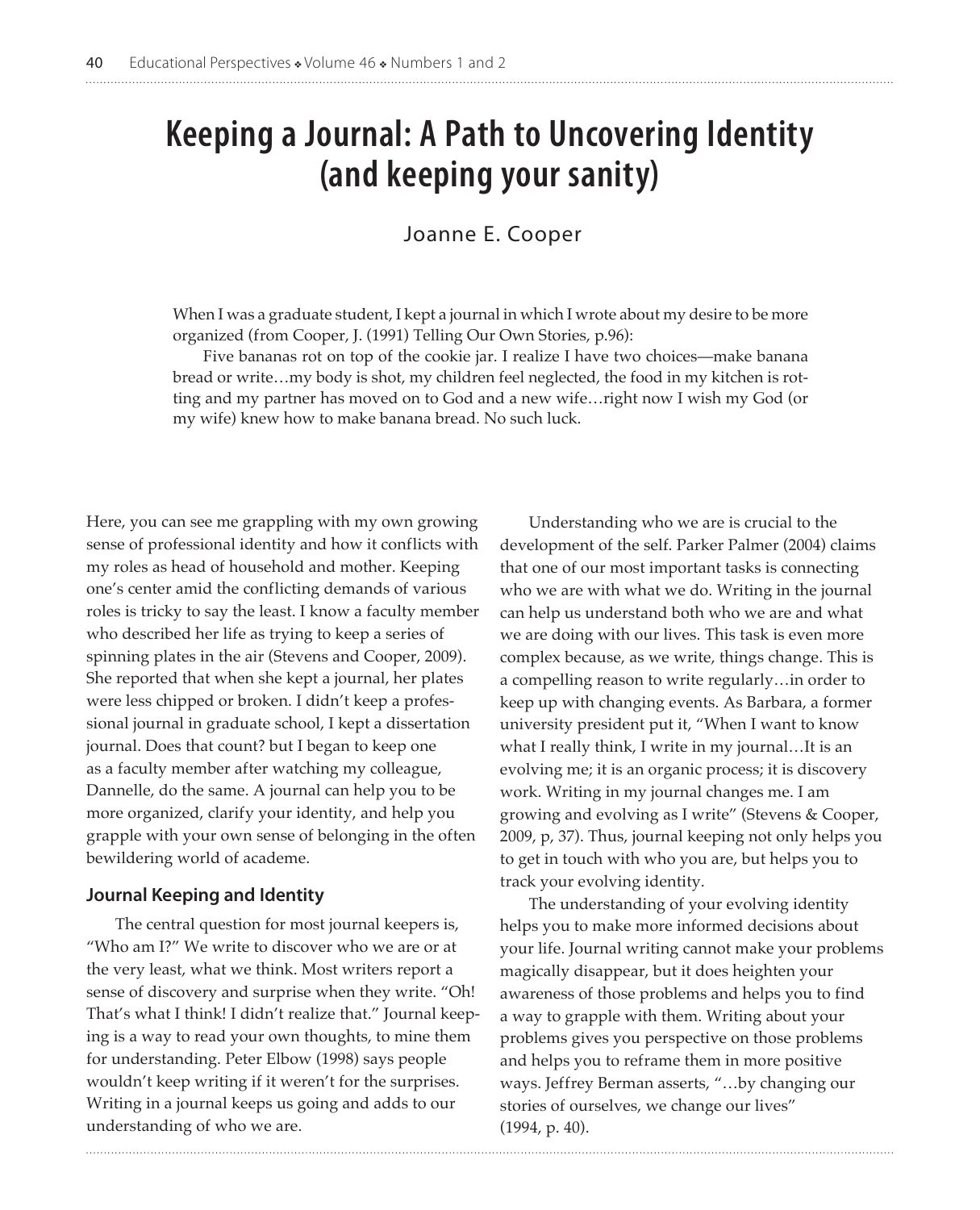## **Benefits and Uses**

### *Getting Organized*

While I have kept a personal journal for over thirty years (Okay, I'm an addicted journal keeper, I admit it.), I have found that a professional journal is quite different and keeps me much more organized. My professional journal goes with me to all the meetings I have attended as a faculty member, as well as the year I served as Associate Dean of the College. It holds the notes to all the meetings I attend, states the dates of those meetings, who is in attendance and what is decided. It also holds lists of all the phone calls I receive and check marks after I have returned the calls. It contains musings on the contents of the meetings and on the business of our department. It is a place to hold new ideas that pop into my head while I am in those meetings, whether the ideas are related to that particular meeting or not. It holds plane schedules, class schedules, notes from my meetings with advisees and what was decided. In other words, it holds my sanity in a crazy world that often feels like it is spinning out of control.

Before I kept a professional journal, I used to spend frantic minutes right before a meeting looking for the folder that held that particular committee's notes. Now I just blissfully pick up my ever handy journal and waltz out the door, confident in my ability to answer any questions about what the heck we did last time the committee met. I've got it all in my trusty notebook…probably more than the committee members want to know.

## *Finding Your Identity and Sense of Belonging*

Another advantage of writing in a professional journal is that it provides an emerging portrait of who you are as an educator. Richard, a doctoral student, stated it clearly in our book on journal keeping (see Stevens and Cooper, 2009) when he described how he wrote every day at noon during his lunch and then, when funding opportunities came up, he was ready with a beautiful collection of ideas gleaned from his journal musings. An image of his emerging professional self was right there on the pages. Richard wrote that he first started the journal because he didn't feel as if he belonged in a doctoral program. Everyone

seemed smarter and cleverer. But regularly writing his thoughts in his journal helped him to see, over time, how his confidence and sense of belonging grew.

Stephen Brookfield (1995) has described the sense of inadequacy as the *imposter syndrome,* stating that everyone has it— doctoral students, faculty, and even famous academics like Brookfield. We all feel a little like we don't belong, and he believes that this is normal. The journal can be a way to write yourself into greater clarity about such anxieties.

Writing journals has been described as a way of reading your own mind. It is a way to make concrete the ideas that often float in your head without ever being written down. Journals are especially useful for students who are studying a particular profession and feel the need to connect with that discipline and their future professional community.

For example, outdoor educators Dyment and O'Connell (2003) have described seven types of entries they want to see in their students' journals. They include personal reflections and self-discovery, group dynamics, professional development, sense of place/connection to place, transfer of academic theory to field course, transfer of field course to academic theory, and factual information. In truth, almost all of these types of entries will contribute to a growing sense of identity and of belonging to a particular academic community or discipline. These seven will help you to get started as a novice journal keeper who wants to use the journal to clarify who they are and just what they are doing in their chosen profession —questions, I think, we all grapple with.

#### **Techniques**

Some basic techniques will help you get started on your journey. One of the most powerful is freewriting. The only rule in freewriting is that the pen hits the page, produces words, and does not stop for a set period of, say, five to ten minutes for beginners (Stevens & Cooper, 2009). You need not worry about punctuation or spelling, your central task is to see what emerges. You do not even have to stick to the same topic— this is the place to see where your writing takes you. That is part of the discovery process I mentioned earlier. This process is most effective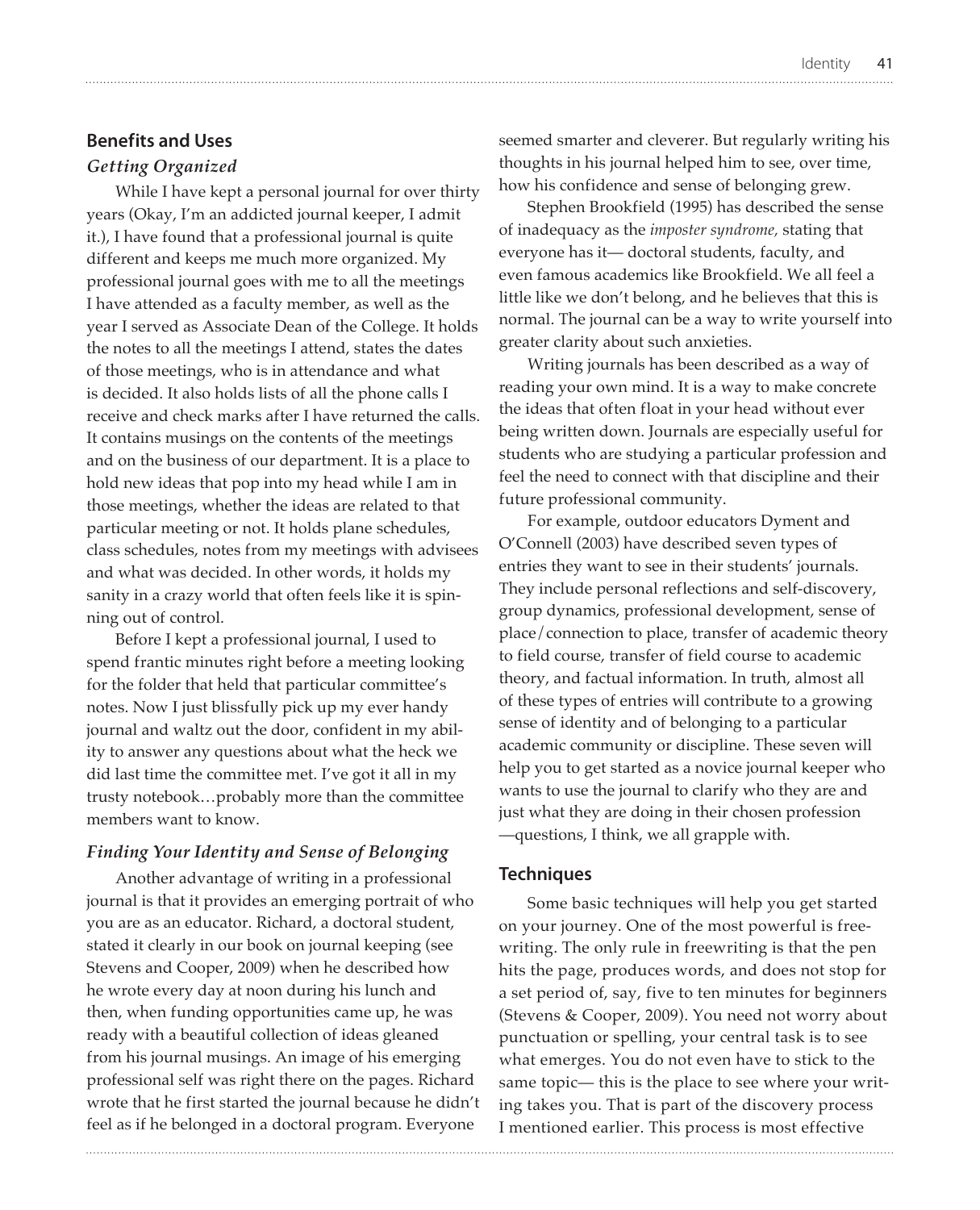if it is private (few want to share their raw words off the page); but freewriting can help you discover what's on your mind and what your concerns are, and it often enables solutions to emerge as you write. Some people think this is just "writing garbage," but the process is like cultivating fertile soil that can yield positive results if you keep it up. As William Stafford, the poet laureate of Oregon, states, "A writer is not so much someone who has something to say as he is someone who has found a process that will bring about new things he would not have thought of if he had not started to say them" (Stafford, 1964, pp. 14–15).

Another powerful technique is dialogue. Dialogue is a "conversation" between people, parts, ideas or things (Rainer, 1978, p. 103). You can write a dialogue with yourself, with your boss, with your colleagues, your family, etc. These dialogues are private. There is no requirement to share them with anyone unless you want to. They are a way for you to distance yourself from others and write out an imaginary conversation with them. They help provide fresh perspectives on situations or people and allow you to mine your innate wisdom about issues. Dialogues allow you to speak, but also to listen to one another, to see another's point of view simply by writing out their part in the dialogue. You can also write dialogues with inanimate objects, such as a dialogue with your thesis or dissertation or with a particular project you are working on. Your project may yield valuable advice for you, which can be uncovered through dialogue.

Another important journal technique is metaphor. Metaphor describes one thing by comparing it to something else (Lakoff & Johnson, 1980). Metaphors tap our holistic sense of a person or situation and help us to see issues, people, or work from a fresh perspective. They draw on your intuitive knowledge of what is going on. Metaphors can be created over time to get a sense of how things are changing. As we say in our book on journal keeping, "Metaphor is the back door into deeper understanding…and a way to understand the self through the extension of ideas in new directions (Stevens & Cooper, 2009, p. 97).

#### **Drawbacks**

The biggest drawback to journal writing may be time. Many people say, "Yeah, it sounds great but I don't have the time." But there are some tricks to squeezing time out of your busy days. You could write, as Richard does, during your lunch hour. You could write during meetings, during lulls in the conversation, or only when someone makes an important point. Having your journal handy often helps you to find those moments when you have time to write.

You can also make a ritual out of it. I get up early in the morning before everyone else and write in the quiet of dawn. It is soothing and centers me for the day. Or you can write just before you go to bed, reflecting on the day you've just had. Journal keeping takes time, but it also saves time. You are more efficient when you know what happened in the last meeting, who was assigned to which tasks, etc. You can also create to-do lists during the meeting as issues emerge. Then you are ready for the work ahead.

Another possible drawback is the issue of privacy. Each person needs to work out their own system for feeling safe. I know one woman who kept all her old journals in a safe deposit box in the bank. Others find a secluded spot to keep their current journal where people are unlikely to find it. If you carry your journal with you all day, you are less likely to worry about this.

Closely related to this is the need for solitude. Hal Bennett (1995, p. 41) states, "However we define it, however we get it, we need solitude." If you are to turn your mind inward, you need to eliminate distractions that might pull you back to the outer world. You need room to reflect, to dream, to find the surprises in what you have to say. Solitude can nurture us. Finding it can be tricky, however. Some people discover, to their dismay, that they have no solitude in their lives. Try to think back to a time when you had even a fleeting moment of solitude, such as the time when you were running alone on a dirt road. If you have no such recollections, you can dream about a place of solitude you might want in the future — a room of one's own, as Virginia Woolf put it. It doesn't have to be a cabin in the woods or a café in Paris, think